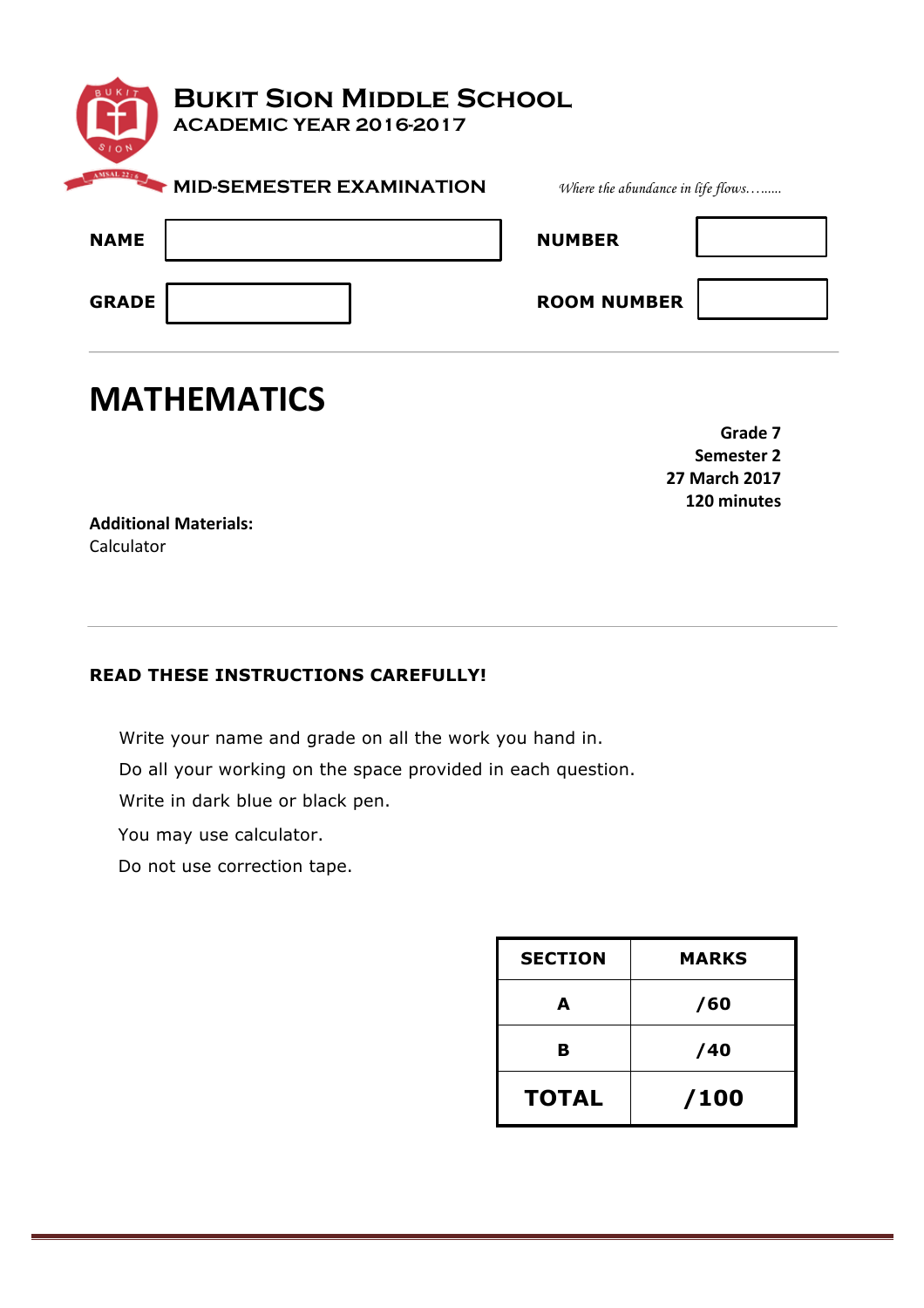## **SECTION A: (60 MARKS)**

Answer all questions. Show necessary working to questions with 2 marks or more.

| $\lceil 1 \rceil$ |
|-------------------|
|                   |
|                   |
|                   |

2. Alvin works for 6 days and is paid \$153. How much will he be paid for working 9 days at the same rate?

Answer: \_\_\_\_\_\_\_\_\_\_\_\_\_\_\_\_\_\_\_\_\_\_\_\_\_\_\_\_\_\_ [2]

3. Carol deposits \$800 in a bank that offers simple interest of 3% per annum. How much total amount will she have at the end of 3 years?

| $\sim$ $\sim$ $\sim$<br>. | . .<br>- | _ |
|---------------------------|----------|---|
|                           |          |   |

4. The ratio of 750m and 3km in simplest form is:

Answer: \_\_\_\_\_\_\_\_\_\_\_\_\_\_\_\_\_\_\_\_\_\_\_\_\_\_\_\_\_\_ [2]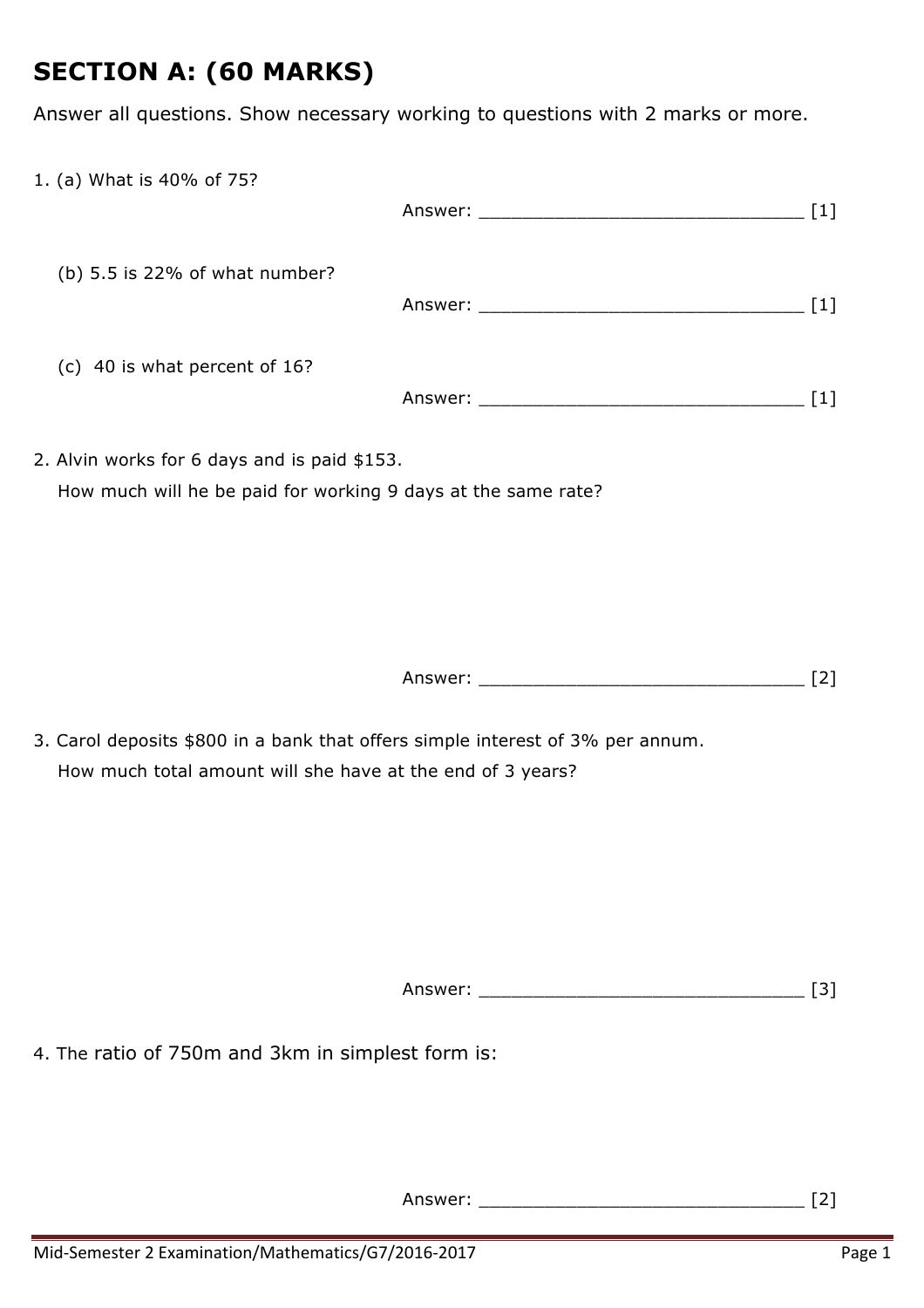5. (a) How many percent does the shaded region represent?

| 5. (a) How many percent does the shaded region represent?                                                                                    |
|----------------------------------------------------------------------------------------------------------------------------------------------|
|                                                                                                                                              |
|                                                                                                                                              |
| $[1]$                                                                                                                                        |
| (b) Write 125% in a fraction in lowest terms.                                                                                                |
| $[1]$                                                                                                                                        |
|                                                                                                                                              |
| 6. The cost price of a pack of coffee has been increased by a profit of 35%.<br>If the original price was \$40, calculate its selling price. |
| $[2]$                                                                                                                                        |
| 7. A car traveled for 4 hours at 75 km/h. Find the distance traveled in this journey.                                                        |
|                                                                                                                                              |
| $[1]$                                                                                                                                        |
| 8. Given that y is inversely proportional to x, and that $y = 4$ when $x = 5$ ,<br>find the value of y when $x = 2$ .                        |
|                                                                                                                                              |

| $\mathbf{v}$<br>11101<br>$\mathbf{\Gamma}$<br>-<br>_ |  |  |
|------------------------------------------------------|--|--|
|                                                      |  |  |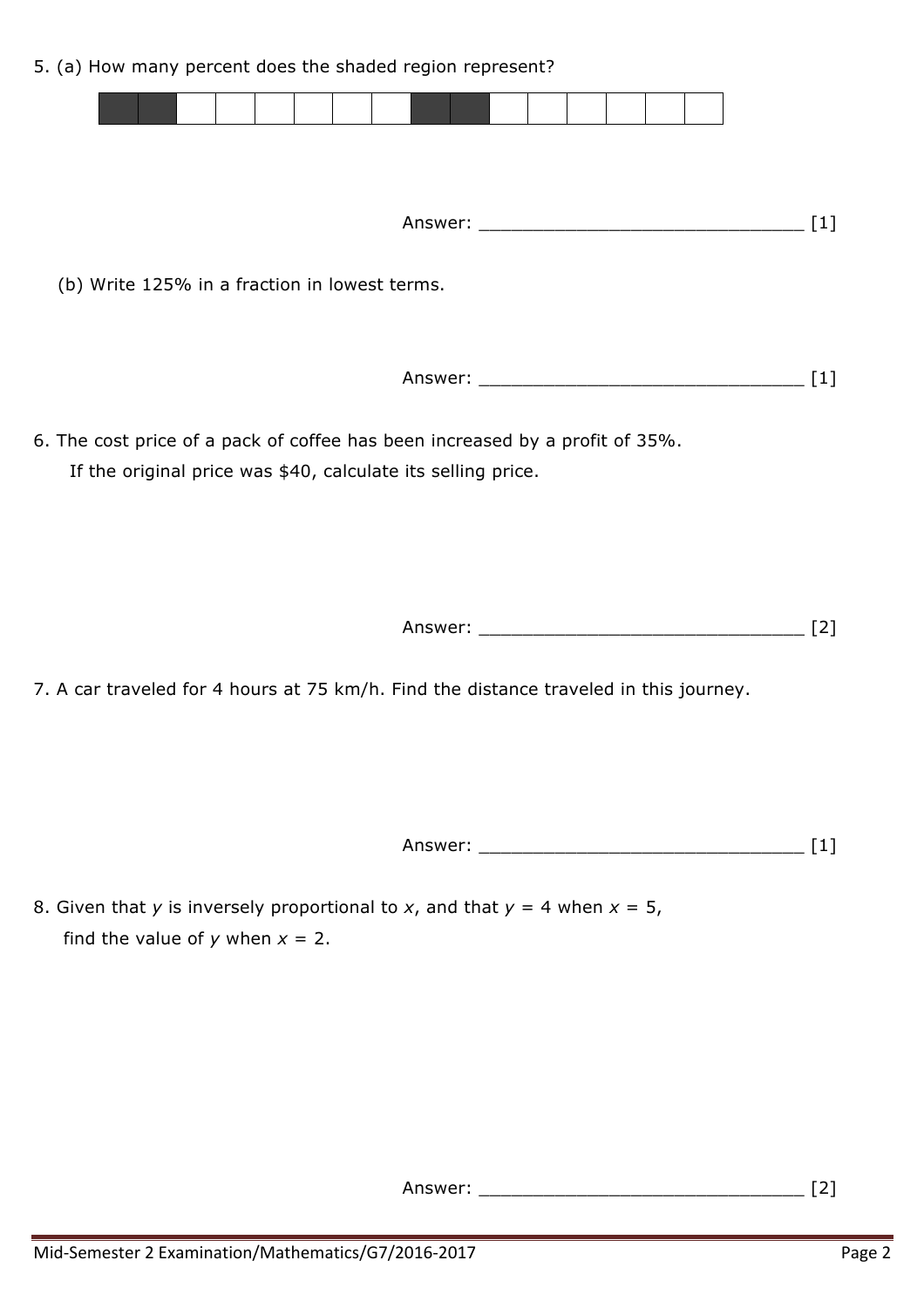9. The selling price of an article is \$120. If this price already included a 7%-sales tax, find the original price of the said article, correct to 2 decimal places.

Answer: \_\_\_\_\_\_\_\_\_\_\_\_\_\_\_\_\_\_\_\_\_\_\_\_\_\_\_\_\_\_ [2]

10. Given that *y* is directly proportional to *x* and that  $y = 10$  when  $x = 2$ , find the equation that relates *y* and *x*.

Answer: \_\_\_\_\_\_\_\_\_\_\_\_\_\_\_\_\_\_\_\_\_\_\_\_\_\_\_\_\_\_ [2]

11. A man brought US\$2500 to Indonesia on a vacation. He exchanged his money when the rate was  $US$1 = Rp 12 000$ . He spent 74% of his money during his stay and exchanged the remaining amount back to US\$ at the rate of US\$1 = Rp 12 500. How many US\$100 dollars did he receive?

Answer: \_\_\_\_\_\_\_\_\_\_\_\_\_\_\_\_\_\_\_\_\_\_\_\_\_\_\_\_\_\_ [4]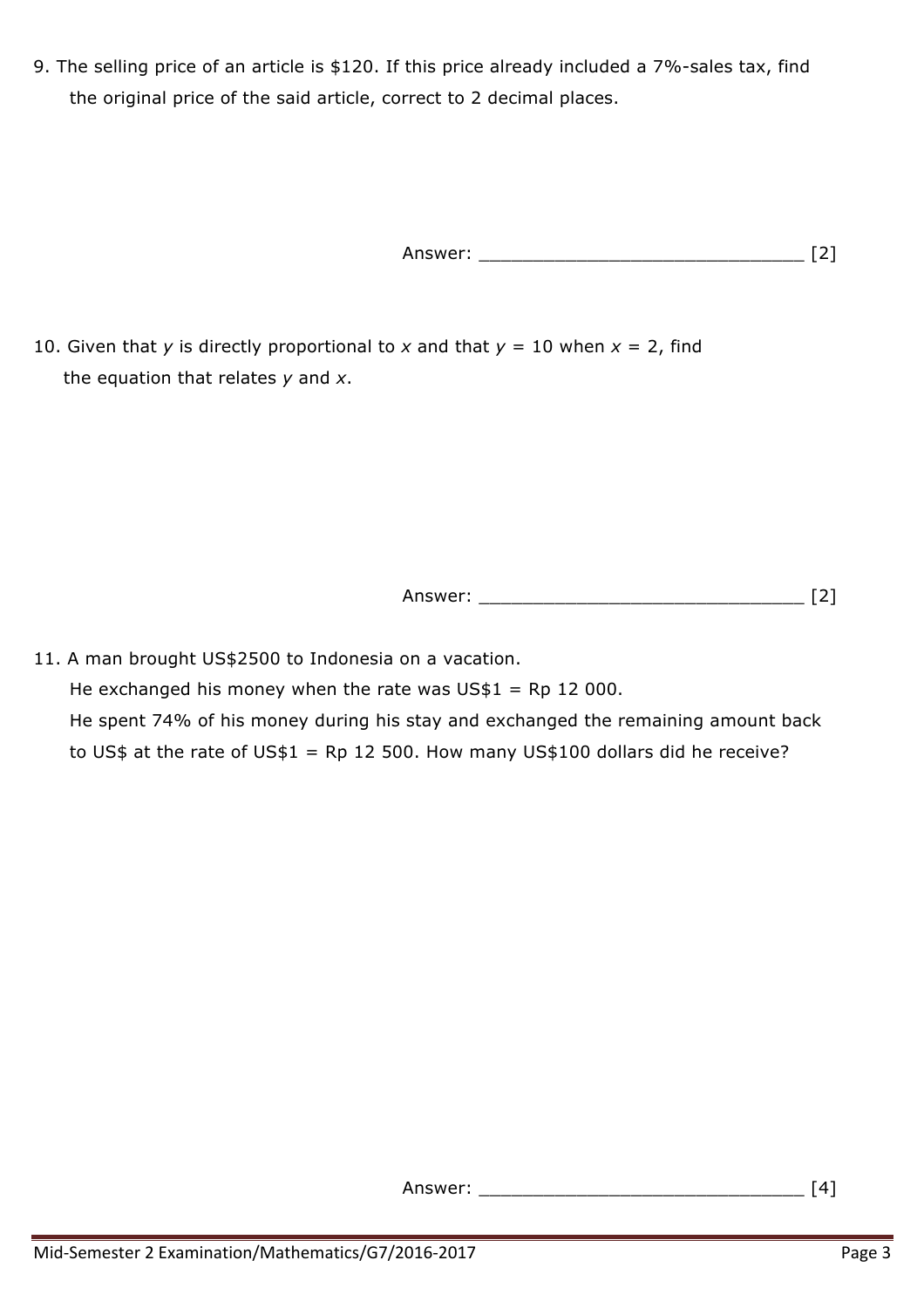in the school?

- 12. A school has 220 boys and 280 girls.
	- (a) Write the ratio of the boys to the girls in simplest form.

Answer: [1]

(b) The ratio of the number of teachers to the number of students is 1:10. Find the number of teachers in the school.

Answer: \_\_\_\_\_\_\_\_\_\_\_\_\_\_\_\_\_\_\_\_\_\_\_\_\_\_\_\_\_\_ [2]

(c) There are 56 students in the school's committee. The ratio of boys to girls in the committee is 3:4. Find the number of girls in the committee.

Answer: \_\_\_\_\_\_\_\_\_\_\_\_\_\_\_\_\_\_\_\_\_\_\_\_\_\_\_\_\_\_ [2]

(d) If 20% of students in the school are in Year 7 and that 25% of the boys are in Year 7, find the number of girls in Year 7.

(e) Write the number of boys as a percentage of the total number of students

Answer: \_\_\_\_\_\_\_\_\_\_\_\_\_\_\_\_\_\_\_\_\_\_\_\_\_\_\_\_\_\_ [2]

Answer: \_\_\_\_\_\_\_\_\_\_\_\_\_\_\_\_\_\_\_\_\_\_\_\_\_\_\_\_\_\_ [1]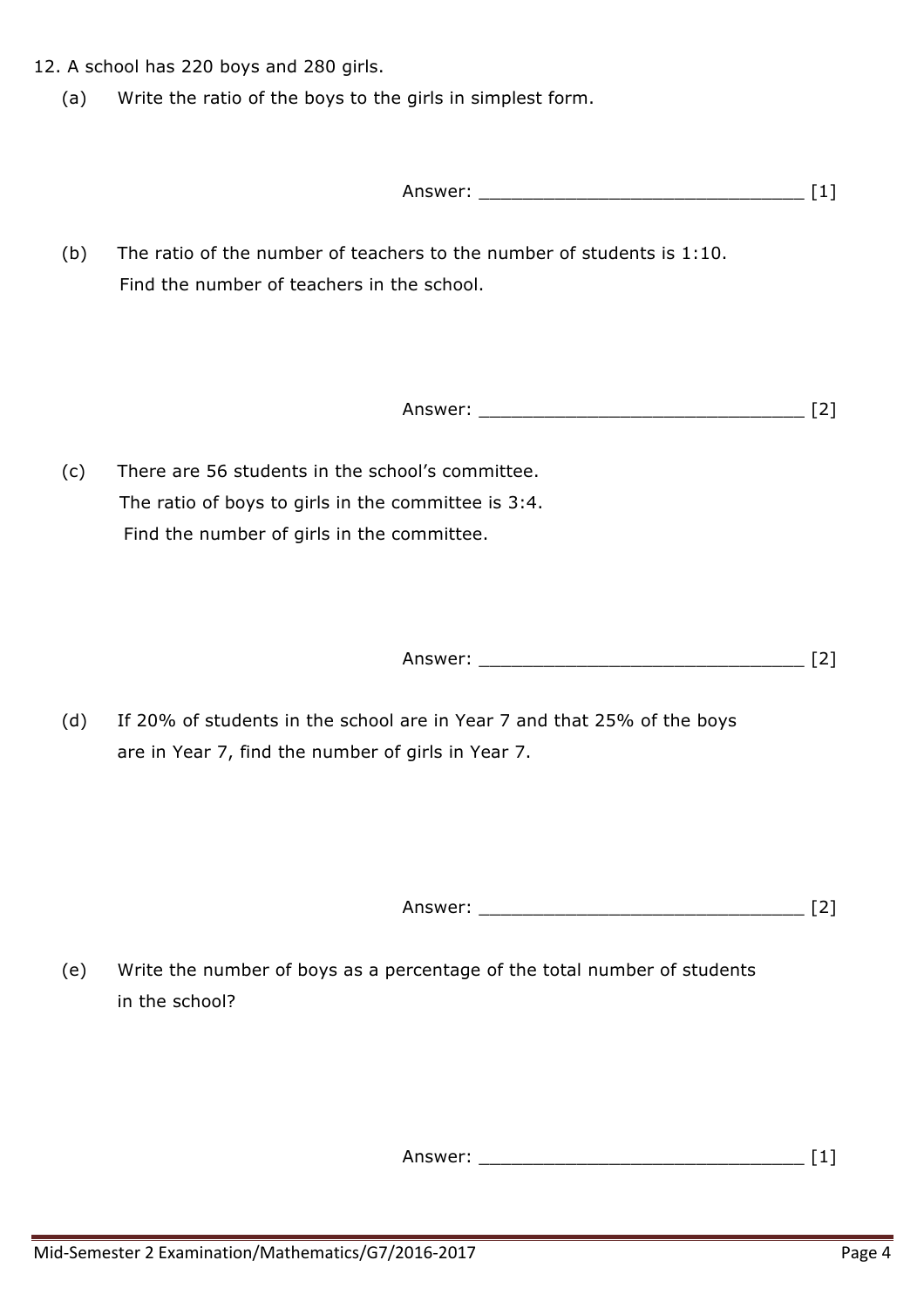13. A car is sold using Hire Purchase System by paying a downpayment of 25% of the car's selling price. If the selling price of a car is Rp 280 000 000, how much downpayment should be paid?

Answer: \_\_\_\_\_\_\_\_\_\_\_\_\_\_\_\_\_\_\_\_\_\_\_\_\_\_\_\_\_\_ [2]

- 14. On a map whose scale is 5 cm to 4 km. The distance between two places A and B is 6 cm and the area of the forest F is 40 cm<sup>2</sup>.
	- (a) Express the scale 1 cm to 4 km in the form 1 : *n*.

Answer: \_\_\_\_\_\_\_\_\_\_\_\_\_\_\_\_\_\_\_\_\_\_\_\_\_\_\_\_\_\_ [2]

(b) Calculate the actual distance of *AB* in metres.

Answer: \_\_\_\_\_\_\_\_\_\_\_\_\_\_\_\_\_\_\_\_\_\_\_\_\_\_\_\_\_\_ [2]

(c) Calculate the actual area of the forest in  $km^2$ .

Answer: \_\_\_\_\_\_\_\_\_\_\_\_\_\_\_\_\_\_\_\_\_\_\_\_\_\_\_\_\_\_ [2]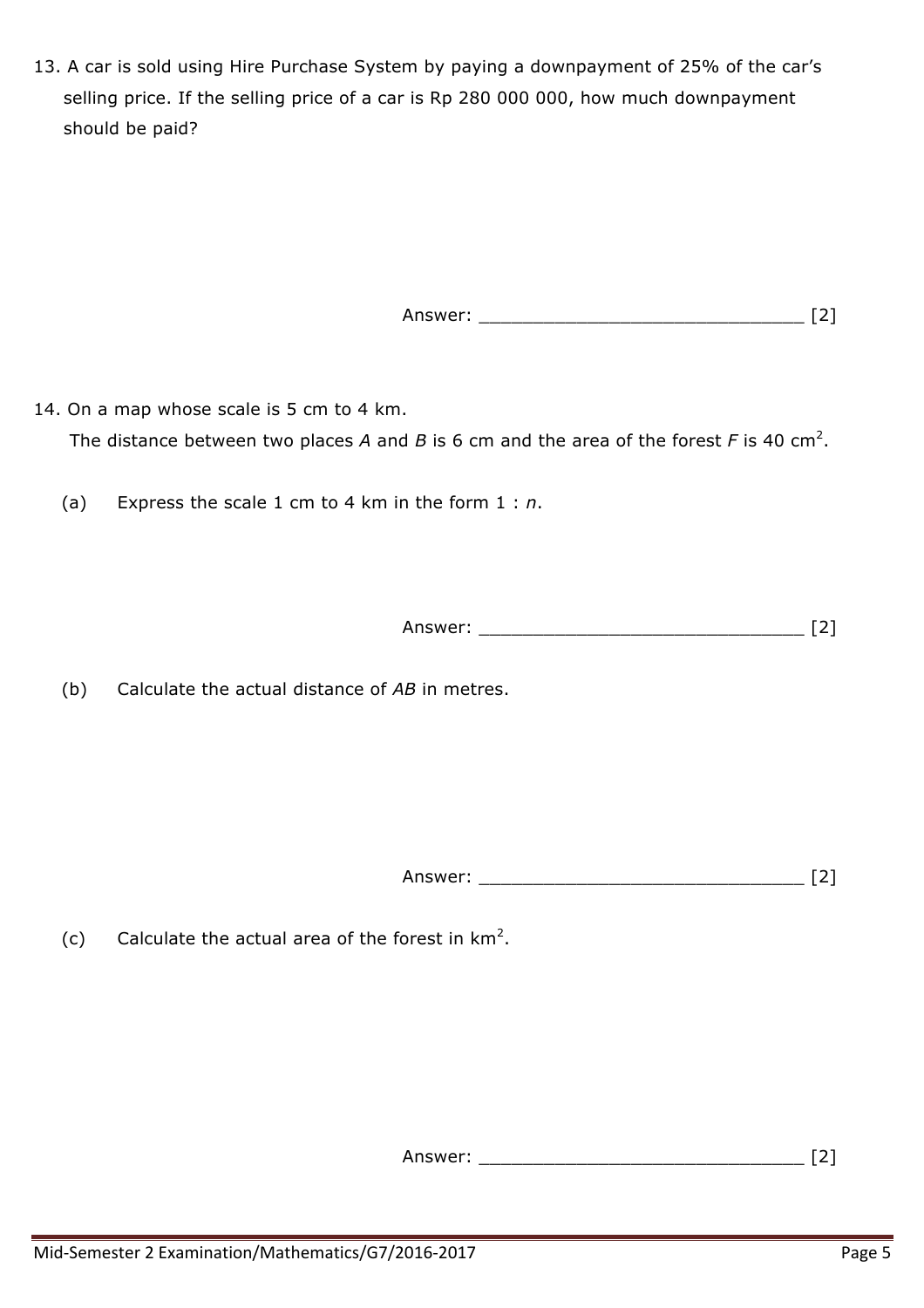15. Given that *y* is inversely proportional to  $(x + 7)$  and that  $y = 2$  and  $x = 3$ , find the value of *y* when  $x = 1$  and the value of *x* when  $y = 5$ .

Answer: \_\_\_\_\_\_\_\_\_\_\_\_\_\_\_\_\_\_\_\_\_\_\_\_\_\_\_\_\_\_ [3]

- 16. Moly works an estate agent and earns a monthly basic salary \$9000, plus an 8%-commission on whatever sales that he can make.
	- (a) How much total salary did Moly receive in January?

Answer: \_\_\_\_\_\_\_\_\_\_\_\_\_\_\_\_\_\_\_\_\_\_\_\_\_\_\_\_\_\_ [2]

(b) If in February, she received a total salary of \$15 0000, how much sales did he make in February.

Answer: \_\_\_\_\_\_\_\_\_\_\_\_\_\_\_\_\_\_\_\_\_\_\_\_\_\_\_\_\_\_ [3]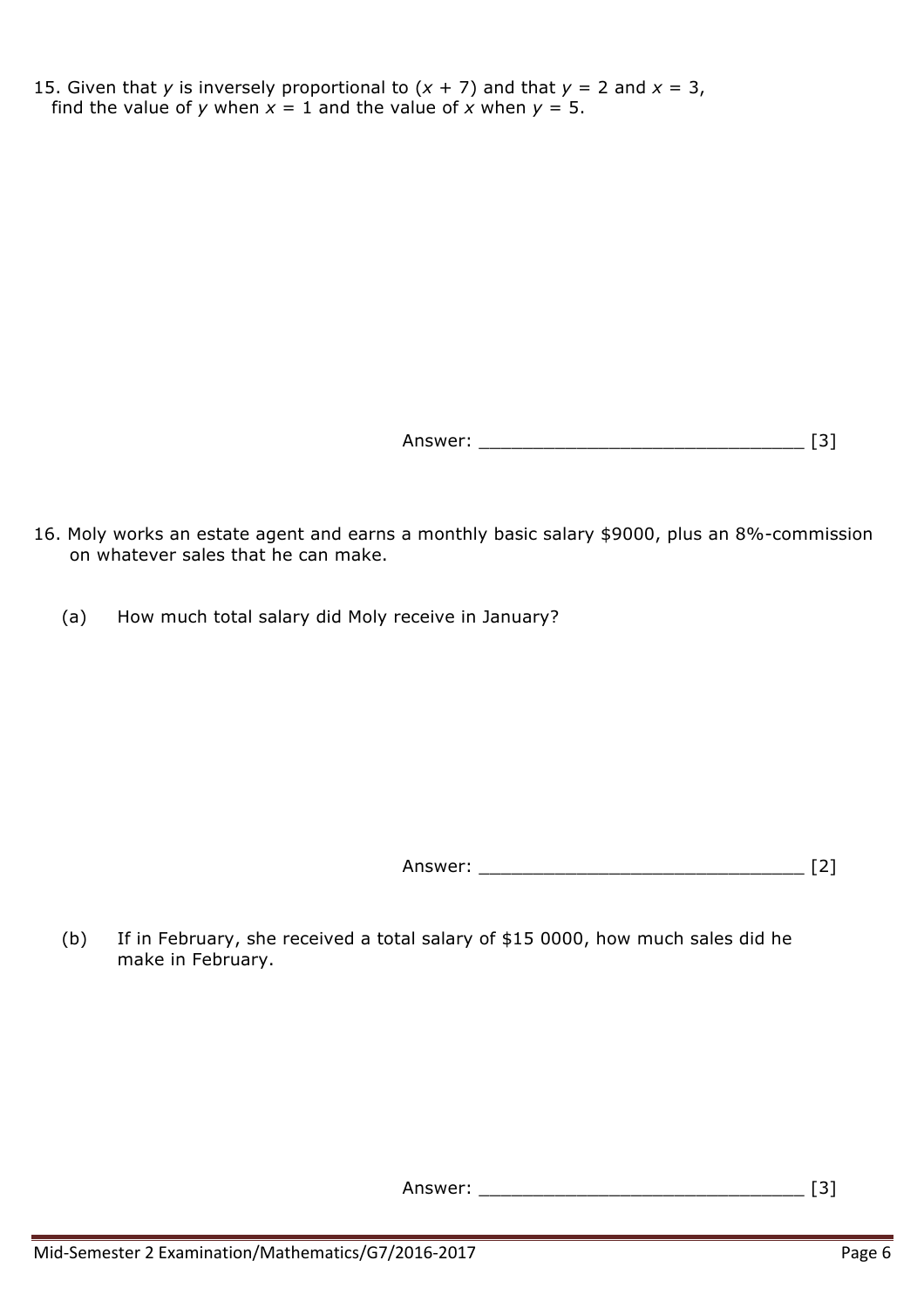- 17. **In 2008**, the total number of tickets sold for an athletics meeting was 3136. The ratio of the number of children tickets sold and to the number of adults tickets sold was 17 : 32.
	- (a) How many children tickets were sold?

Answer: \_\_\_\_\_\_\_\_\_\_\_\_\_\_\_\_\_\_\_\_\_\_\_\_\_\_\_\_\_\_ [2]

(b) How many adult tickets were sold?

Answer: \_\_\_\_\_\_\_\_\_\_\_\_\_\_\_\_\_\_\_\_\_\_\_\_\_\_\_\_\_\_ [1]

(c) Child tickets were sold at \$2 each while adult tickets cost \$4.50. How much total amount of was received from the sale of all the tickets?

Answer: \_\_\_\_\_\_\_\_\_\_\_\_\_\_\_\_\_\_\_\_\_\_\_\_\_\_\_\_\_\_ [2]

(d) **In 2009**, the amount received from the sale of tickets for the athletics meeting was \$12 748. Calculate the percentage change in the amount received from 2008 to 2009, express your answer correct to 3 significant figures.

Answer: [2]

(e) The number of tickets sold in 2008 was an increase of 60% from the number of tickets sold in 2007. Find the number of tickets sold in 2007.

Answer: \_\_\_\_\_\_\_\_\_\_\_\_\_\_\_\_\_\_\_\_\_\_\_\_\_\_\_\_\_\_ [1]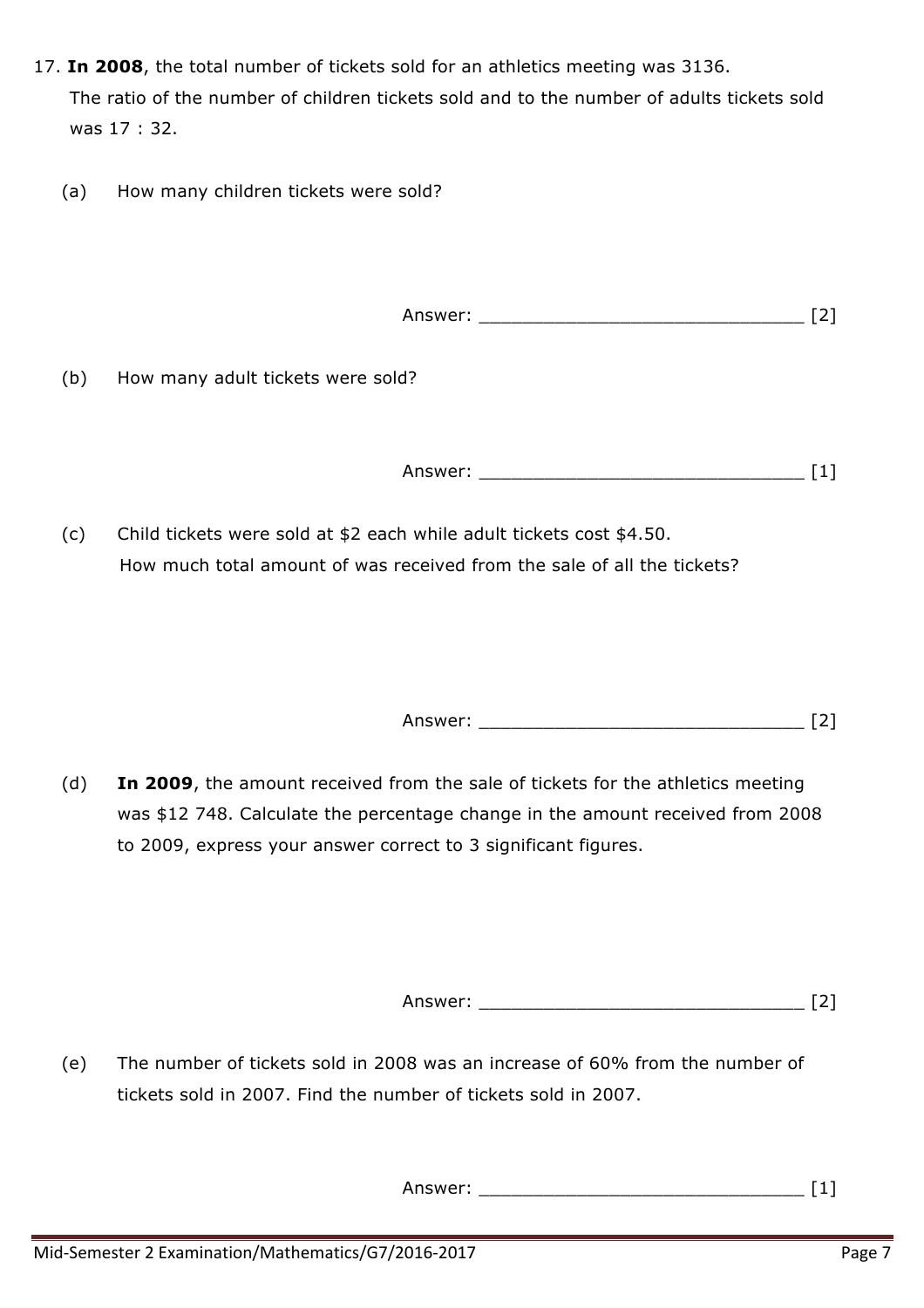18. A man bought 20 books for \$100.

(a) Write the above quantities as a rate.

Answer: [1]

(b) If 15 books were sold at \$7 each and the rest are sold at \$4 each, find the total profit of the man.

Answer: \_\_\_\_\_\_\_\_\_\_\_\_\_\_\_\_\_\_\_\_\_\_\_\_\_\_\_\_\_\_ [2]

### **SECTION B: 40 MARKS**

ANSWER ALL THE QUESTIONS BY SHOWING COMPLETE WORK. MARKS MAY BE DEDUCTED FOR NOT SHOWING NECESSARY STEPS.

1. A sum of \$360 is shared among 3 people in the ratio 2 : 3 : 7. Calculate the difference between the largest and the smallest shares.

Answer: [2]

2. The air fare from Singapore to Stockholm can be paid for in Singapore dollars or in Malaysian ringgit. One day, the fare was S\$740 or RM 1900 and the exchange rate was  $S$1 = RM2.448$ .

Which currency is cheaper and **by how much**?

Answer: \_\_\_\_\_\_\_\_\_\_\_\_\_\_\_\_\_\_\_\_\_\_\_\_\_\_\_\_\_\_ [3]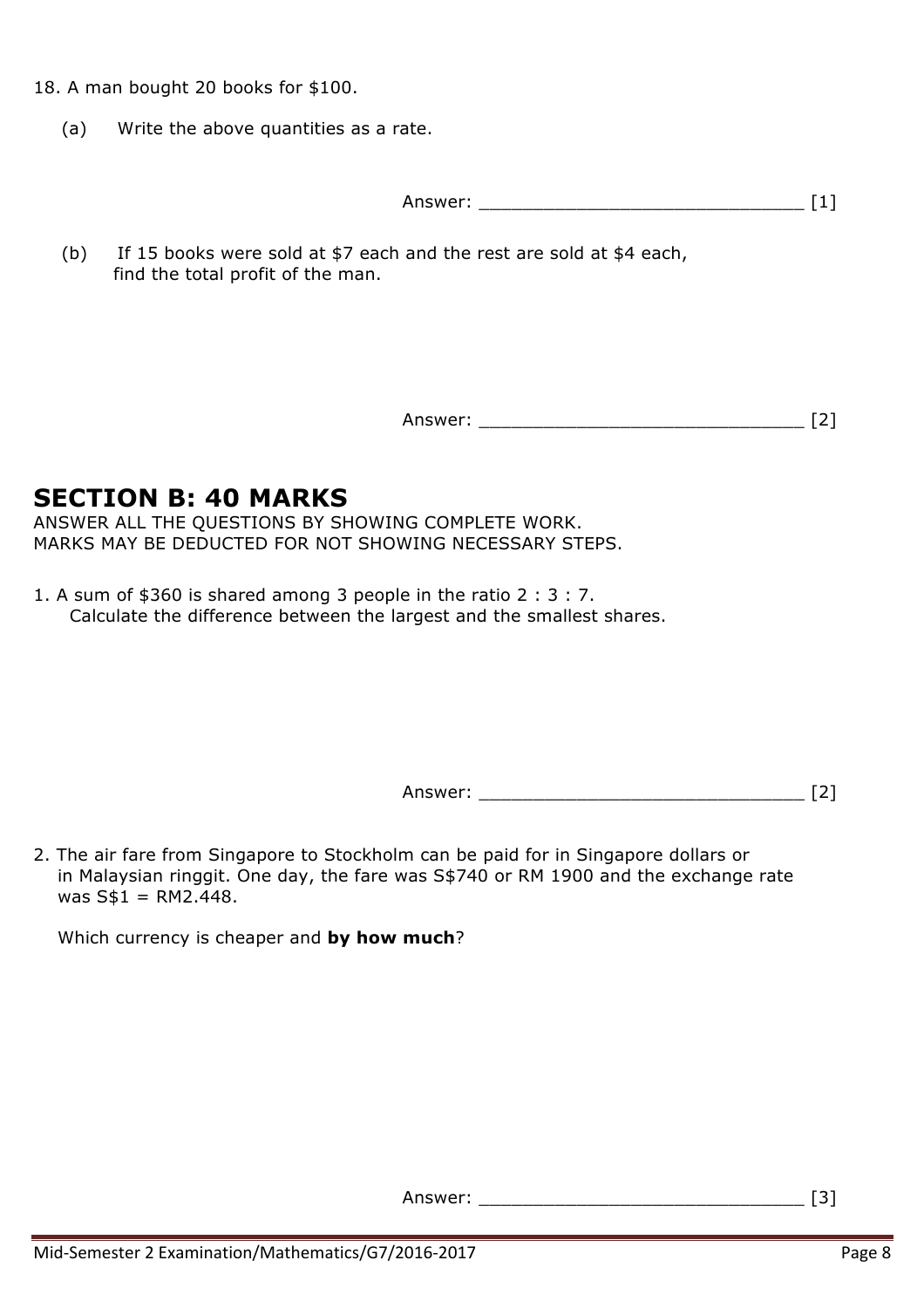- 3. Given that *y* is directly proportional to  $x^3$  and that  $y = 24$  when  $x = 2$ .
	- (a) Write the equation of *y* in terms of *x*.

| Answer:<br>$\cdot$ |  |  |  |
|--------------------|--|--|--|
|--------------------|--|--|--|

(b) Find the value of  $y$  when  $x = 5$ .

Answer: \_\_\_\_\_\_\_\_\_\_\_\_\_\_\_\_\_\_\_\_\_\_\_\_\_\_\_\_\_\_ [1]

(c) Find the value of *x* when the value of  $y = 10\frac{1}{8}$ .

Answer: \_\_\_\_\_\_\_\_\_\_\_\_\_\_\_\_\_\_\_\_\_\_\_\_\_\_\_\_\_\_ [2]

4. A man drove for 2 hours at a speed of 36 km/h on the first part of the journey, at 60 km/h for 1 hour on the second part of his journey and at 50 km/h for 1 ½ hours on the third part of his journey.

Find the average speed of his entire journey.

Answer: \_\_\_\_\_\_\_\_\_\_\_\_\_\_\_\_\_\_\_\_\_\_\_\_\_\_\_\_\_\_ [4]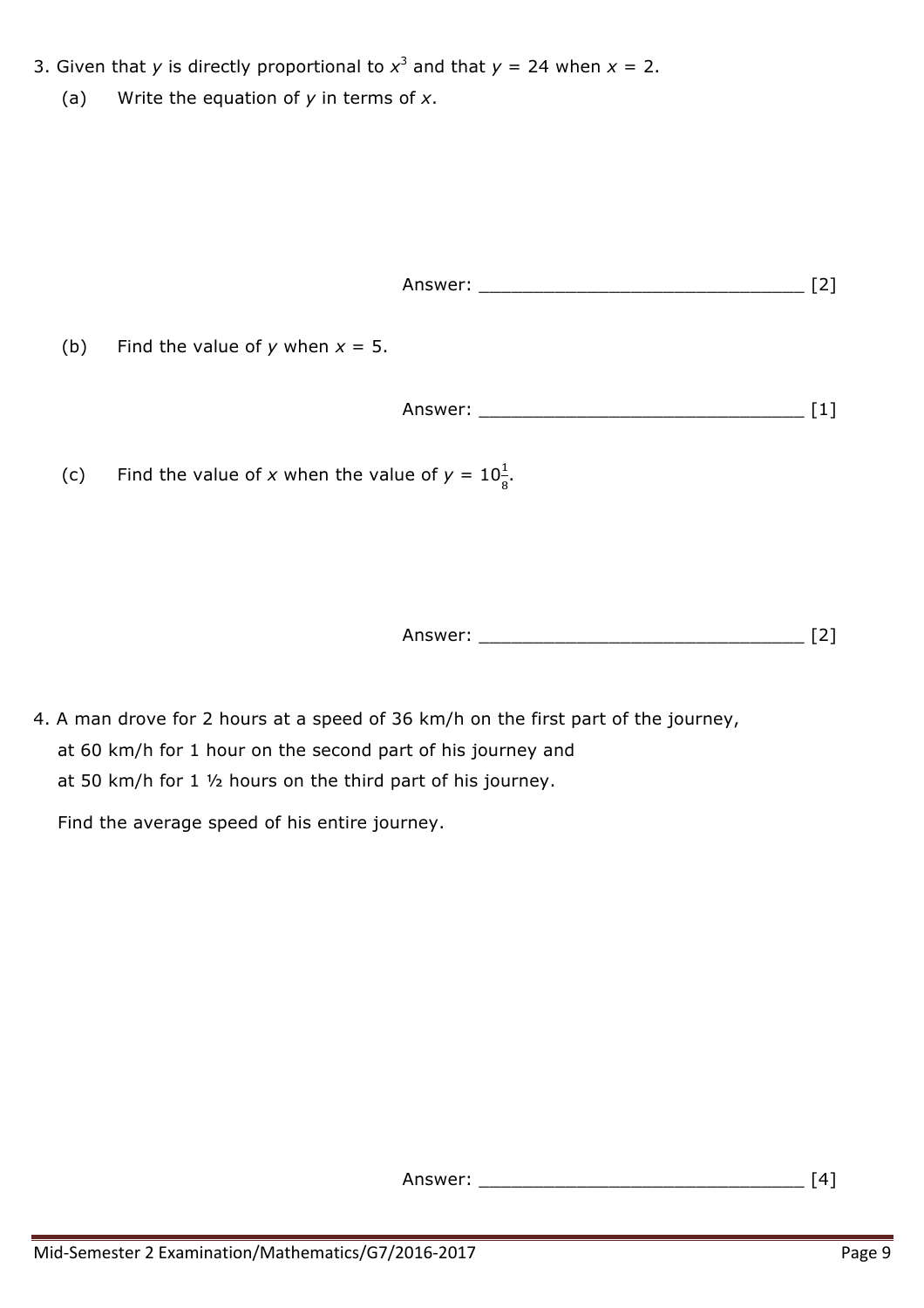5. Michael is buying and selling foreign currencies. Yesterday, he exchanged  $$600$  to pounds when the rate was £1 = \$2.40. Later, he changed back all his pounds into dollars when the exchange rate was  $£1 = 2.60$ 

Find his **percentage profit**.

Answer: \_\_\_\_\_\_\_\_\_\_\_\_\_\_\_\_\_\_\_\_\_\_\_\_\_\_\_\_\_\_ [3]

6. Carlos buys a motor scooter for \$1200. Each year the value of the scooter decreases by 10% of its value at the beginning of that year.

Find the value of the scooter after 3 years.

Answer: \_\_\_\_\_\_\_\_\_\_\_\_\_\_\_\_\_\_\_\_\_\_\_\_\_\_\_\_\_\_ [3]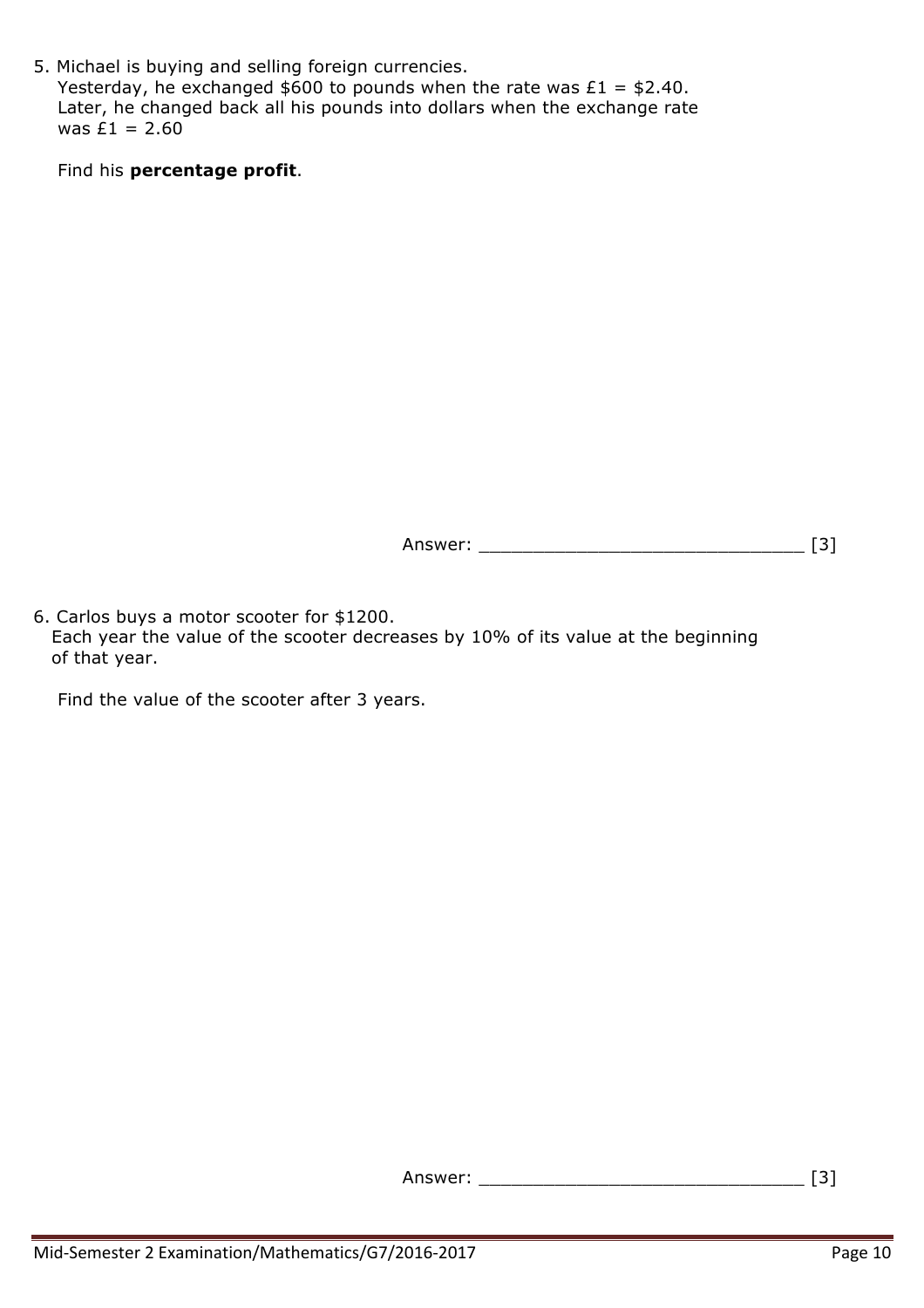- 7. Chris goes to a shop to buy meat, vegetables and fruits.
	- (a) The **cost** of the meat, vegetables and fruit are in the ratio 2 : 3 : 3. The cost of the meat is \$2.40.
		- (i) Calculate the **total cost** of the meat, vegetables and fruit.

Answer: \_\_\_\_\_\_\_\_\_\_\_\_\_\_\_\_\_\_\_\_\_\_\_\_\_\_\_\_\_\_ [2]

(ii) Chris pays with a \$20 note. What percentage of the \$20 has he spent?

Answer: \_\_\_\_\_\_\_\_\_\_\_\_\_\_\_\_\_\_\_\_\_\_\_\_\_\_\_\_\_\_ [1]

(b) The **masses** of the meat, vegetable and fruit are in the ratio 1 : 8 : 3.

The total mass is 9 kg. Calculate the **mass of the vegetables**.

Answer: \_\_\_\_\_\_\_\_\_\_\_\_\_\_\_\_\_\_\_\_\_\_\_\_\_\_\_\_\_\_ [2]

(c) Calculate the **cost per kilogram** of the fruit.

Answer: \_\_\_\_\_\_\_\_\_\_\_\_\_\_\_\_\_\_\_\_\_\_\_\_\_\_\_\_\_\_ [2]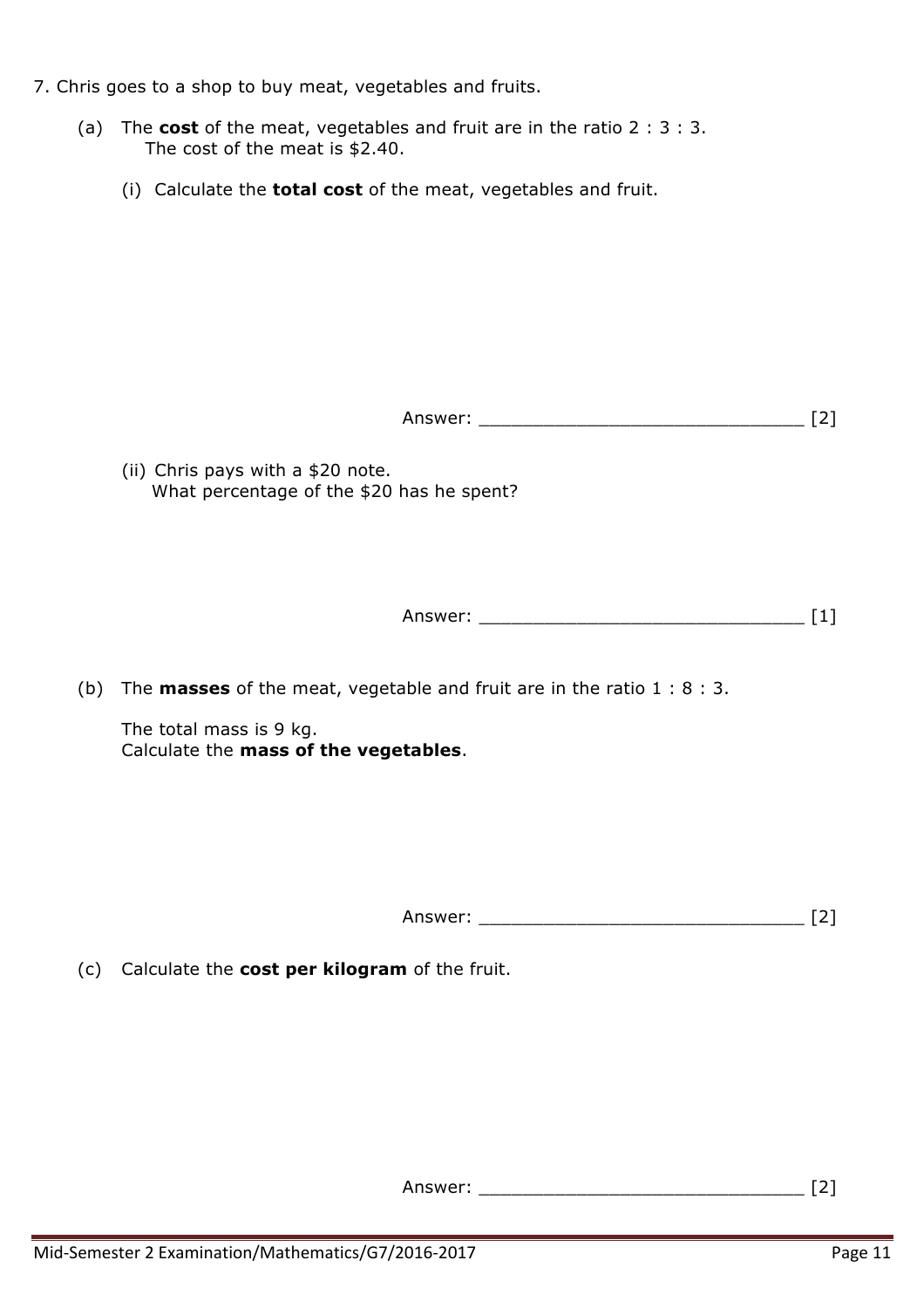8. Steve Brothers Company offers a salary increase to its employees in the following schemes.

**Scheme** *A*: An increase of 6% of the present salary. **Scheme B**: An increase of 2% of the present salary + \$150 transportation fee.

Mr Sim earns \$3500 per month while Mr Lie earns \$8900 per month. Which scheme should each choose?

Show your complete calculations. [3]

9. Beatrice has an income of \$40 000 in one year.

She pays:

no tax on the first \$10 000 of her income 10% tax on the next \$10 000 of her income 25% tax on the rest of her income.

(a) Calculate the income tax Beatrice pays.

Answer: [3]